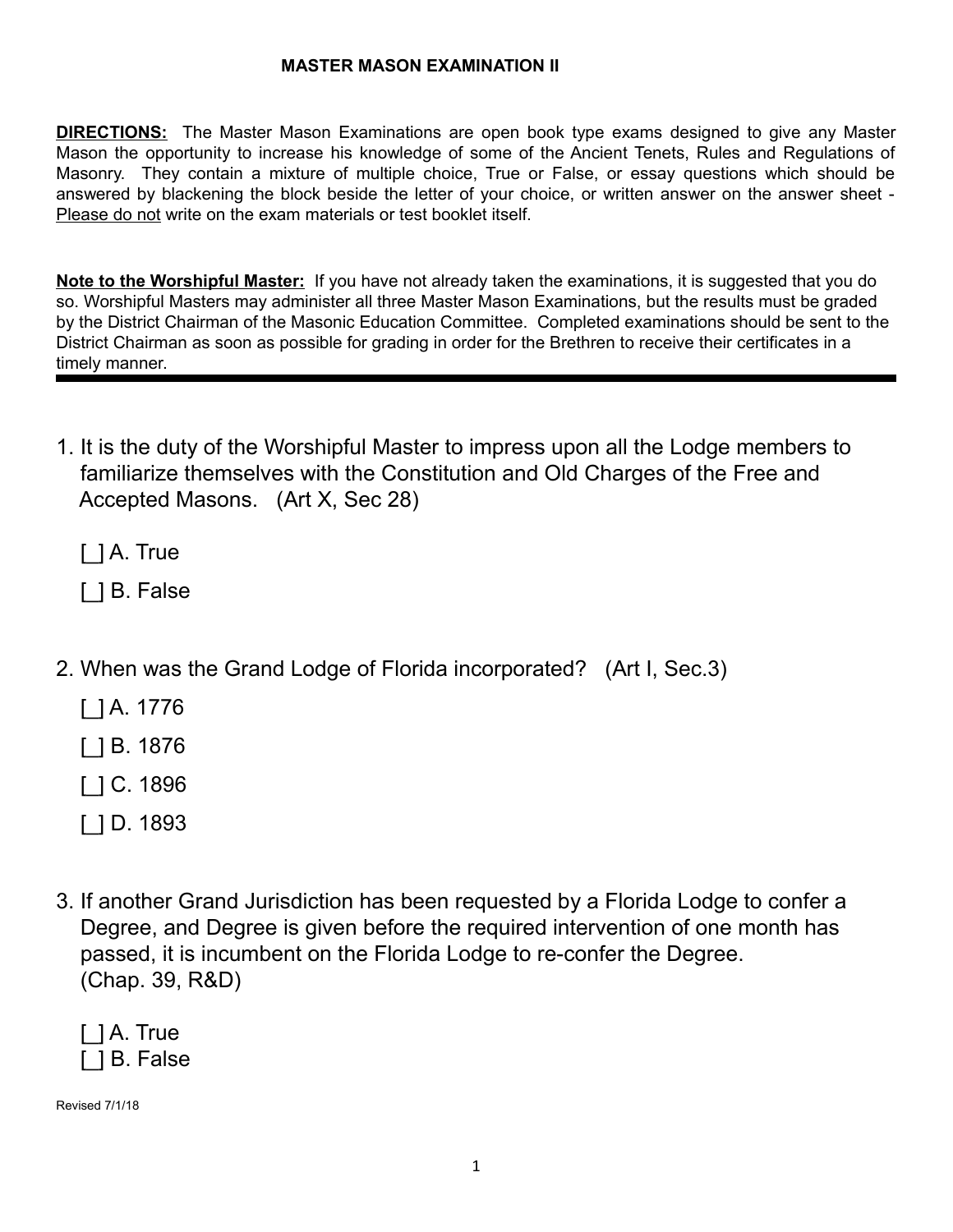- 4. In the event of any vacancy in nominations or nominees and filling such vacancy is not provided for herein, the \_\_\_\_\_\_\_\_\_\_\_\_\_\_ shall issue Executive Order setting forth the method and time for qualifying to fill such vacancy. **(**Chap 5, Sec 5.02)
	- [] A. Grand Master
	- [ $|$  B. Grand Secretary
	- [ $|$  C. Deputy Grand Master
	- [\_] D. Corporate Board
- 5. Which of the following statements is INCORRECT regarding a "Masonic Landmark"? (Art XIII, Sec 1)
	- [ $\parallel$ ] A. They are basic Masonic truths that may be easily changed or altered, only by Grand Lodge.
	- [ $|$ ] B. They exist in order to give Masonry its identity.
	- [ $|C|$ . They exist to secure the perpetuity of Masonry.
	- [ $|$ ] D. They are mentioned in Article XIII of the Masonic Constitution.
- 6. The Committee on Jurisprudence must review\_\_\_\_\_\_\_\_\_ (Chap 6, Sec 6.01)
	- [] A. all reports submitted by the Grand Master
	- [ ] B. documents relating to penal appeals
	- [ $|$ ] C. all matters relating to Masonic Law, policy and practices
	- [ $|$ ] D. all reports submitted by other Grand Lodge Officers
	- $\lceil$   $\lceil$   $\lceil$   $\lceil$   $\lceil$   $\lceil$   $\lceil$  all of the above
- 7. A petition, after being received by the Lodge, cannot be withdrawn, even by unanimous consent of the Lodge, except [10]  $\ldots$  (Chap 33 Sec 33.03)
	- [ $1$ A. with the Grand Secretary's consent
	- [] B. the candidate's permission after 30 days
	- [ $|$ ] C. in the case of death or severe accident that would render the applicant ineligible to receive the Degree in such cases
	- $[$   $]$  D. A and C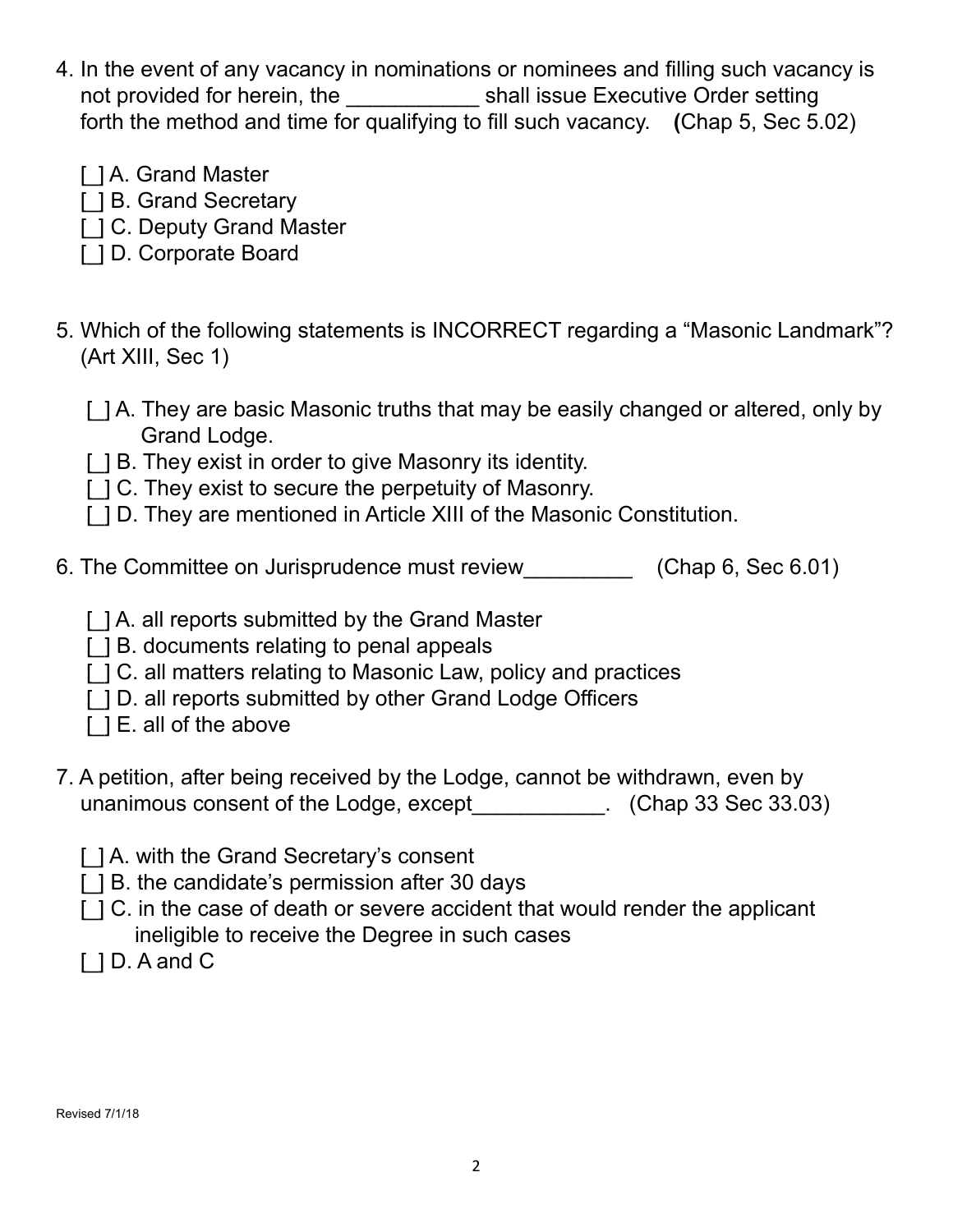8. "Those beliefs and practices which were fixed at the time when Freemasonry emerged from its prehistoric era into the period of recorded Masonic history" is a definition of "Antiquity". (Art XIII, Sec 1)

 $\lceil$   $\rceil$  A. True [  $\vert$  B. False

- 9. During recess of the Grand Lodge, all executive powers and authority of the Grand Lodge in fraternal matters evolve upon the Task (Art VI, Sec 4)
	- [] A. Corporate Board
	- [] B. Grand Cabinet
	- [] C. Grand Master
	- [ $|$ ] D. Grand Pursuivant
- 10. The written law of Masonry is embraced in: (Chap 1, Sec 1.03)
	- [] A. Holy Bible
	- [ $|$ ] B. Constitution and legislation of the Grand Lodge
	- [ $|C|$  Laws, rules and regulation of the particular Lodges
	- [ $|$ ] D. All of the above
- 11. Which of the following is NOT a Landmark according to Article XIII? (Art XIII, Sec 2)
	- [ $|$ ] A. The necessity of Masons to meet in Lodges
	- [ $|$ ] B. The symbolism of the Operative Art
	- [ $\vert$  ] C. The right of every Mason to visit and sit in every regular Lodge
	- [] D. The legend of the Third Degree
- 12. Our "Ancient Landmarks": (Chap 1, Sec 1.04)
	- [] A. are the basis of Masonic Jurisprudence
	- [ $|$ ] B. form the boundary lines of official prerogatives and legislation
	- [ $\vert$ ] C. Establish a foundation for the covenants, relations, rights, privileges and duties of Lodge members
	- [ $|$ ] D. all of the above

Revised 7/1/18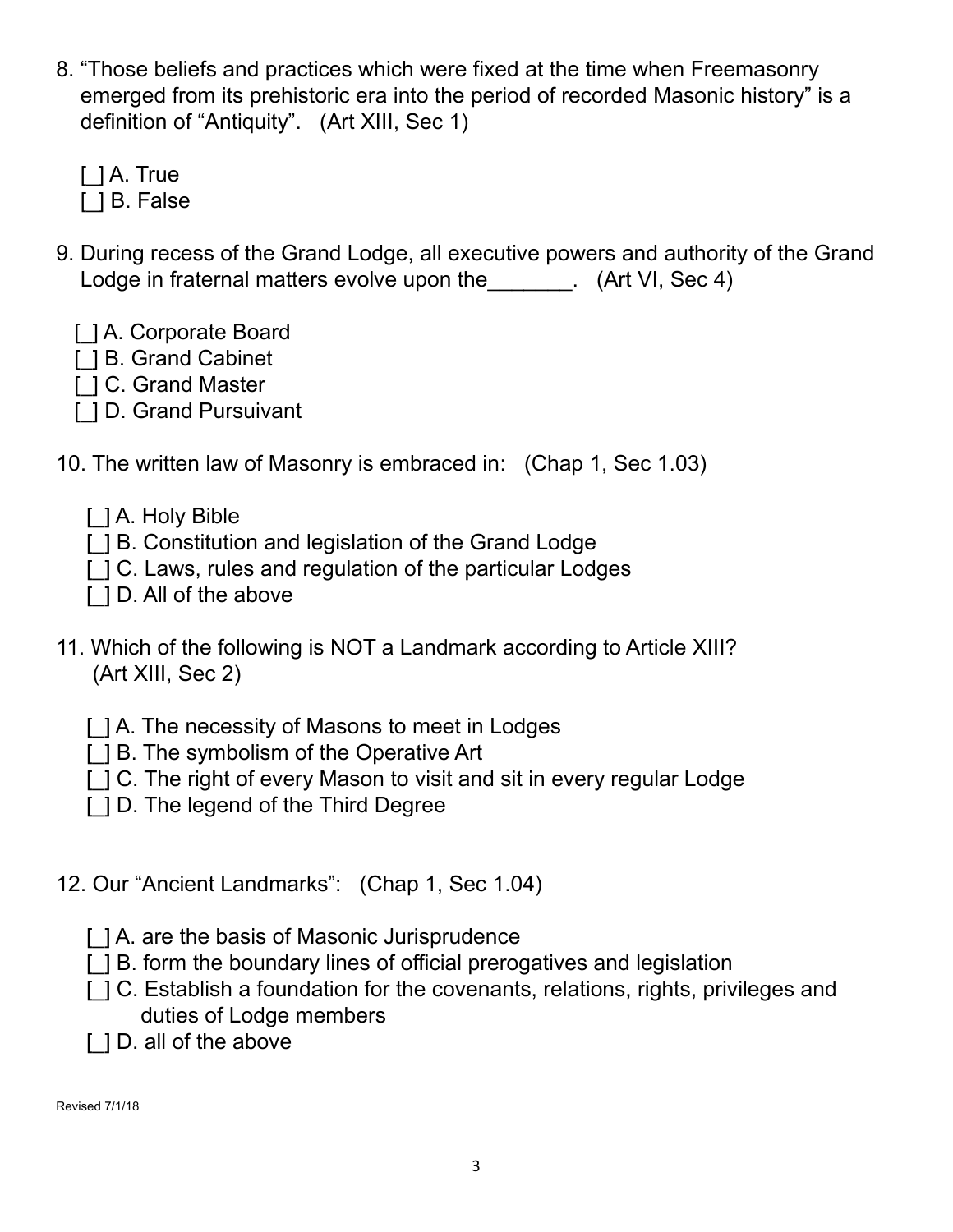- 13. A Lodge can continue its work, under dispensation, in the absence of its Charter when lost, stolen or destroyed, this being considered an emergency situation, and having informed the Grand Secretary of said circumstances. (Chap 6, Sec 6.12a)
	- $\lceil$   $\rceil$  A. True
	- [  $\vert$  B. False
- 14. Among the following, designate the Landmark. (Art XIII, Sec 2)
	- [] A. The equality of all Masons
	- [ $|$ ] B. The division of Masonry into three classifications: EA, FC, and MM.
	- [ $|C|$ . The right of every mason to appeal to the Grand Lodge from any decision affecting his status as a Mason
	- [ $|$ ] D. The government of the Craft, when meeting in Lodge, by a Master and two **Wardens**
- 15. For the sole purpose of conducting funeral ceremonies, a Memorial Lodge shall be deemed to be open at all times and shall not be required to formally open and close Lodge before and after each funeral ceremony. (Chap 46, Sec 46.04)
	- $[$   $]$  A. True
	- [] B. False
- 16. "No Lodge can interfere with the business of another Lodge". This statement is a tenet of Freemasonry, not a landmark. (Art XIII, Sec 3e)
	- [] A. True
	- [] B. False
- 17. After how many years may a member exempt from payment of dues of a Lodge be dropped from the list of active members of that Lodge if he has not been heard from and members of the Lodge believe that they are no longer living? (Chap 30, Sec 30.06)
	- [] A. More than 5
	- [] B. More than 10
	- [] C. More than 7
	- [  $|$  D. Never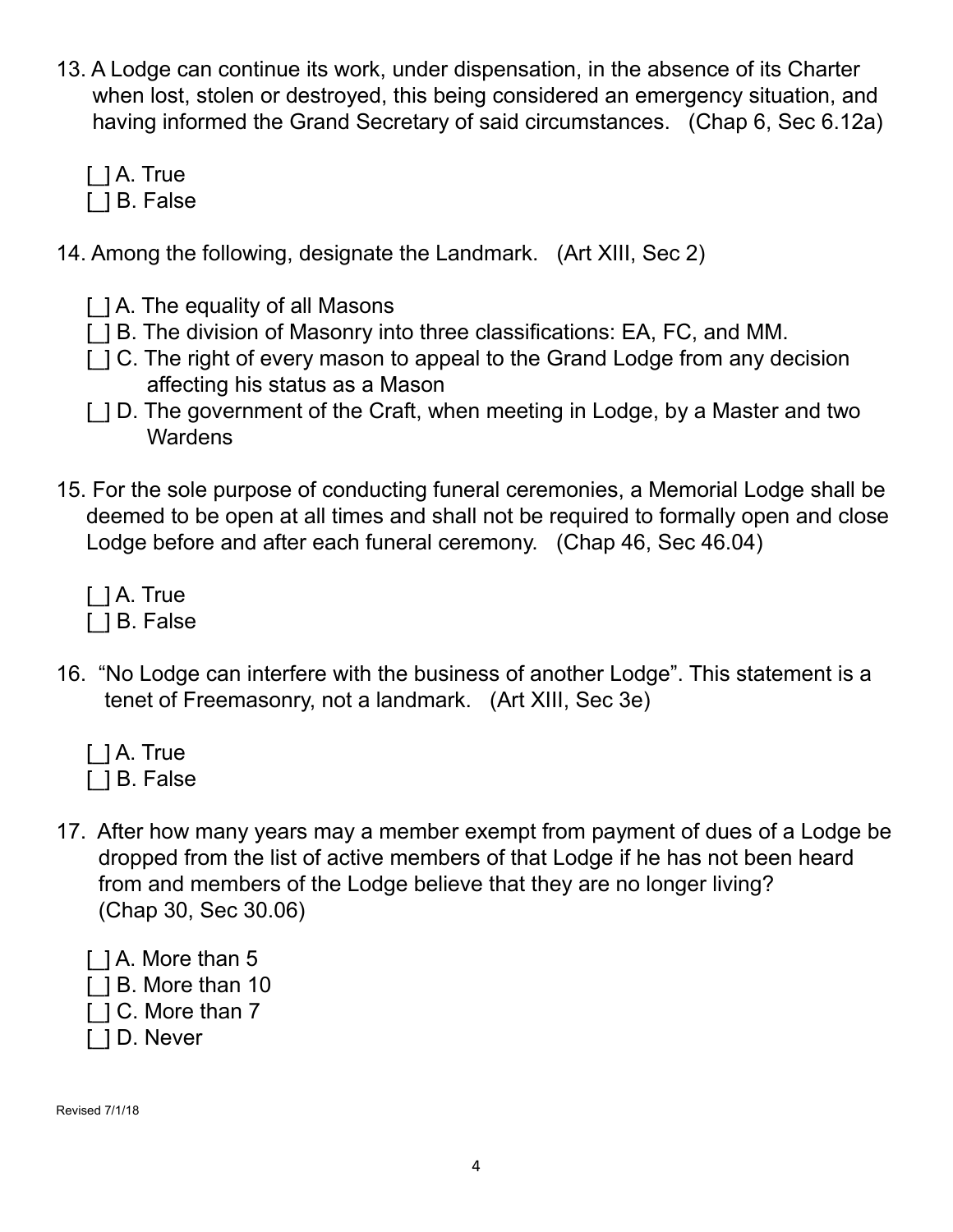18. It is the prerogative and discretion of the Worshipful Master the custom of the Lodge, as to the place where the Chaplain should offer prayer, except during Degree work. (Chap 23, R&D)

 $[$   $]$  A. True

[  $\vert$  B. False

- 19. Which of the following does this Grand Lodge recognize as certain fundamental concepts, principals, precepts, practices and tenets of Freemasonry, possessing the qualities and characteristics of Ancient Craft Masonic precedents and law? (Art XIII, Sec 3)
	- [ $\vert$ ] A. The government of the Craft, when congregated in a Lodge, by a Master and two Wardens.
	- [ $|$ ] B. The right of every Mason to be represented in all general meetings of the Craft and to instruct his representatives.
	- [ $|$ ] C. Every Freemason is amenable to the laws of the Masonic Jurisdiction in which he resides.
	- [ ] D. The equality of all Masons
	- [] E. All of the above
- 20. If a Brother should deem a Lodge proceeding irregular the Master should abate the proceedings and make an application to the Grand Master for a decision. (Chap 20, Sec 20.10 & 20.11)
	- $[$   $]$  A. True
	- [] B. False
- 21. If the Grand Master dies, or becomes disabled, a successor is chosen by: ( Art VI, Sec 13)
	- [] A. The Corporate Board.
	- [ $|$ ] B. The Deputy Grand Master in consultation with the Grand Cabinet.
	- [ $|$ ] C. The living Past Grand Masters.
	- [ $|$ ] D. A special called (by the District Deputy Grand Masters) Grand Communication.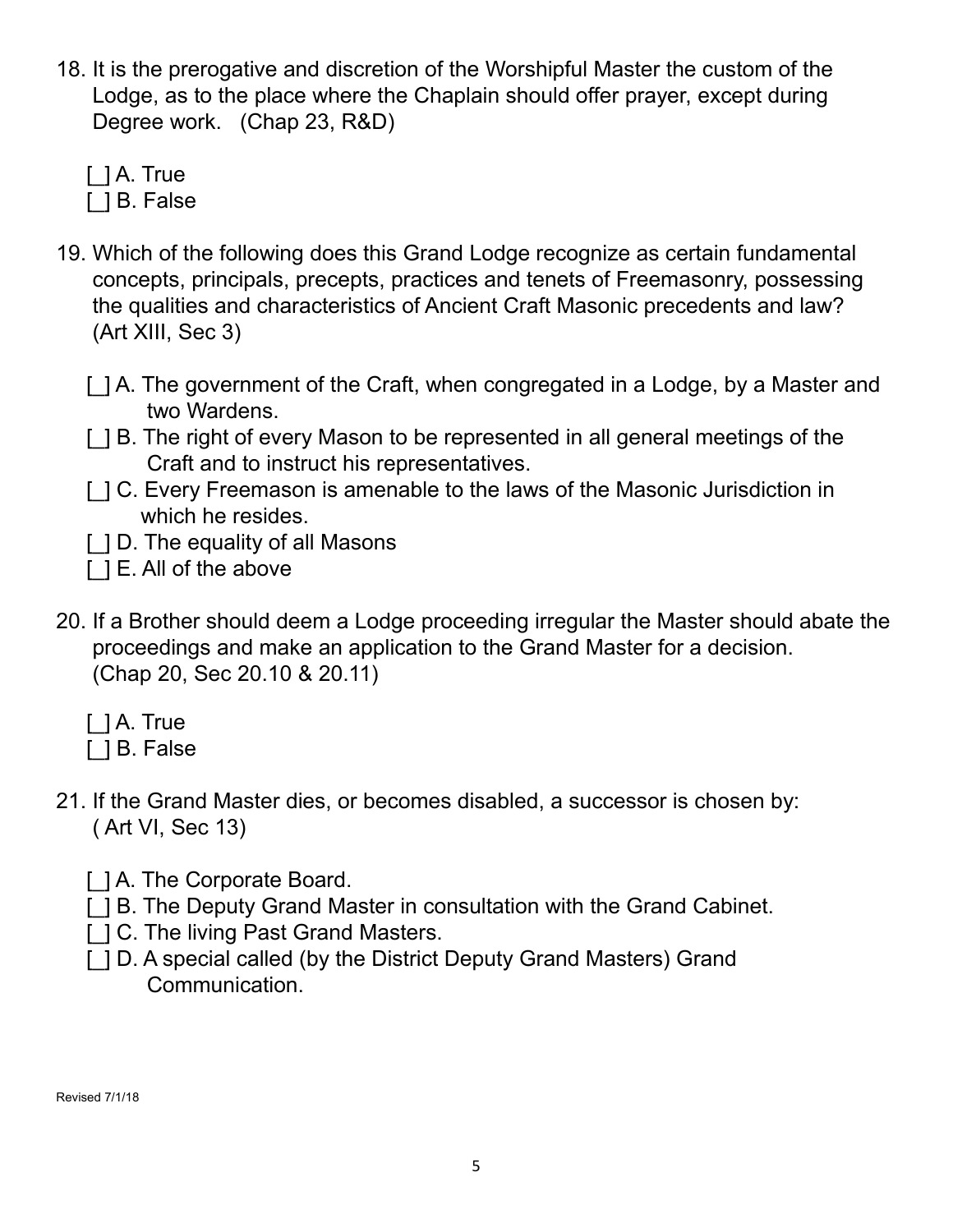- 22. The Grand Master may grant Dispensations to a Particular Lodge to (Chap 6, Sec 6.10)
	- [] A. receive and ballot on a petition short of the Constitutional time.
	- [ $|$ ] B. Allow a Lodge to accept a petition from a rejected candidate.
	- [] C. reopen a dark ballot.
	- [ $|$ ] D. confer the MM Degree upon a FC who, after election, becomes badly wounded or crippled in pursuit of his regular vocation.
	- [  $\Box$  E. all of the above
- 23. Some teaching so obviously true, so universally accepted, that we believe it without question and always take it for granted is a good definition of: (Art XIII, Sec 1)
	- [] A. Landmark
	- [ ] B. Tenet
	- [  $\vert$  C. Proverb
	- [ ] D. Universality
- 24. What additional regulation of the Digest contains information on when a Lodge forfeits its Lodge Charter if it fails to file its Returns for two consecutive years? (Chap 30, references)
	- [\_] A. Reg 17.06
	- [] B. Reg. 22.53
	- [] C. Reg. 17.03
	- [] D. Reg. 46.22
- 25. Masons are charged with all the following except: (Chap 1, Sec 1.11, Charges, Art V)
	- [] A. Avoiding all ill language
	- [] B. Behaving courteously within and without the Lodge
	- $\lceil$   $\lceil$   $\lceil$  C. To never refer to others by disobliging name
	- [ $|$ ] D. All of the above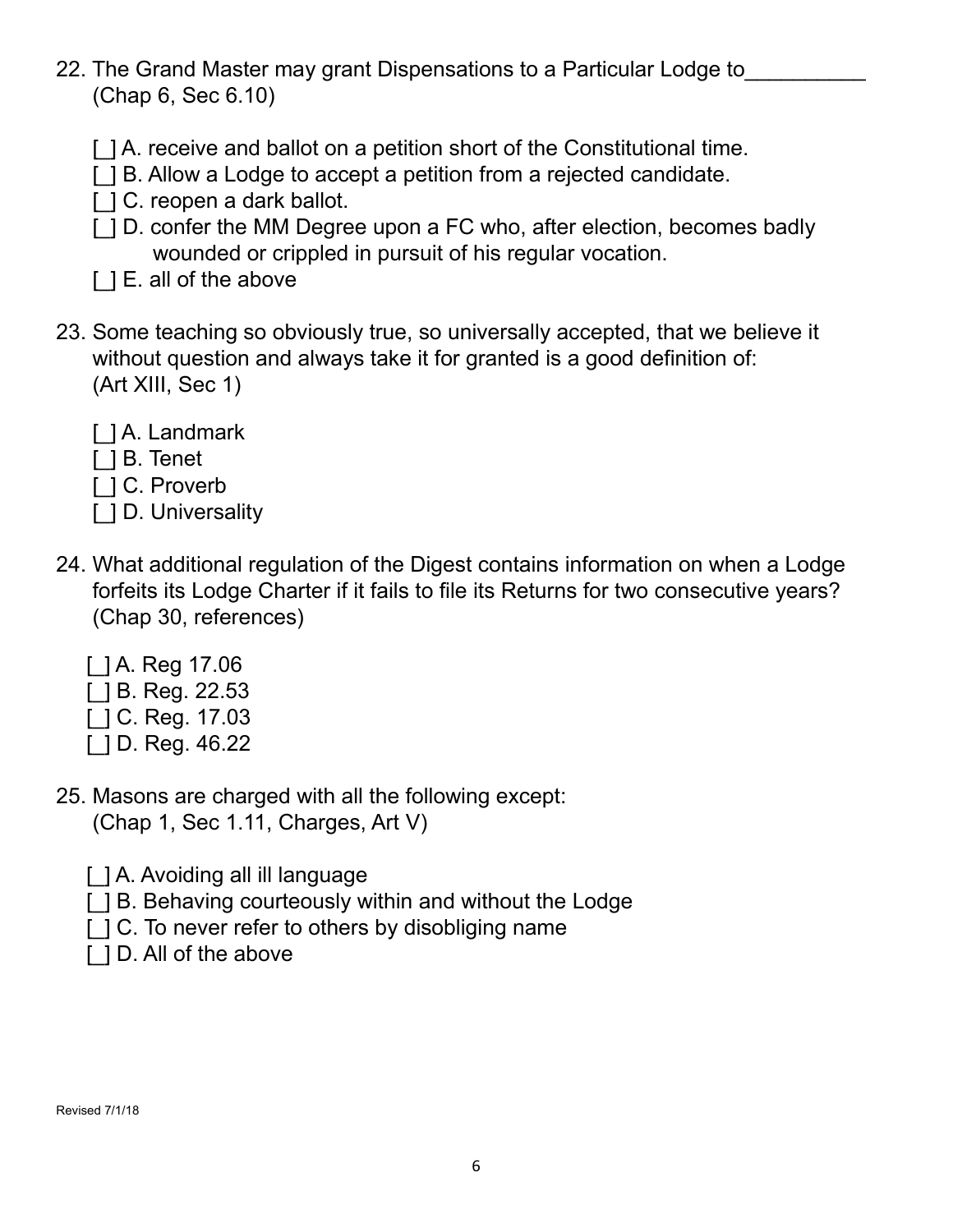- $[$  ] A. 51% vote
- [] B. 75% vote
- [] C. 90% vote
- 27. If the election of the Officers of the Lodge does not occur on the first Stated Communication in December, who may order an election and when must it be? (Art X, Sec 4)
	- [] A. The Grand Master and before the anniversary of Saint John the Baptist
	- [ $|$ ] B. The Worshipful Master and before the anniversary of Saint John the Baptist
	- [ $|C|$ . The Grand Master and before the anniversary of Saint John the Evangelist
	- [ $|$ ] D. The Worshipful Master and before the anniversary of Saint John the Evangelist.
- 28. Who promulgated the rules and has supervision and direction of the Data Processing Lodge Membership and Annual Return Centralized System? (Chap 30, Sec 30.02)
	- [] A. The Grand Secretary
	- [ $|$ ] B. The Ways and Means Committee
	- [] C. The Corporate Board
	- [ $|$  ] D. The Penal Board
- 29. A Lodge's charter may be surrendered by the Worshipful Master and Secretary. (Chap 17, Sec 17.03)
	- [] A. True
	- [] B. False
- 30. It is common courtesy for a Lodge to post rejection of a petition for any of the Degrees or affiliation in their Trestleboard in order to inform the other Lodges in their District. (Chap 36, R&D)

|  |  | []A. True |
|--|--|-----------|
|  |  | 1B. False |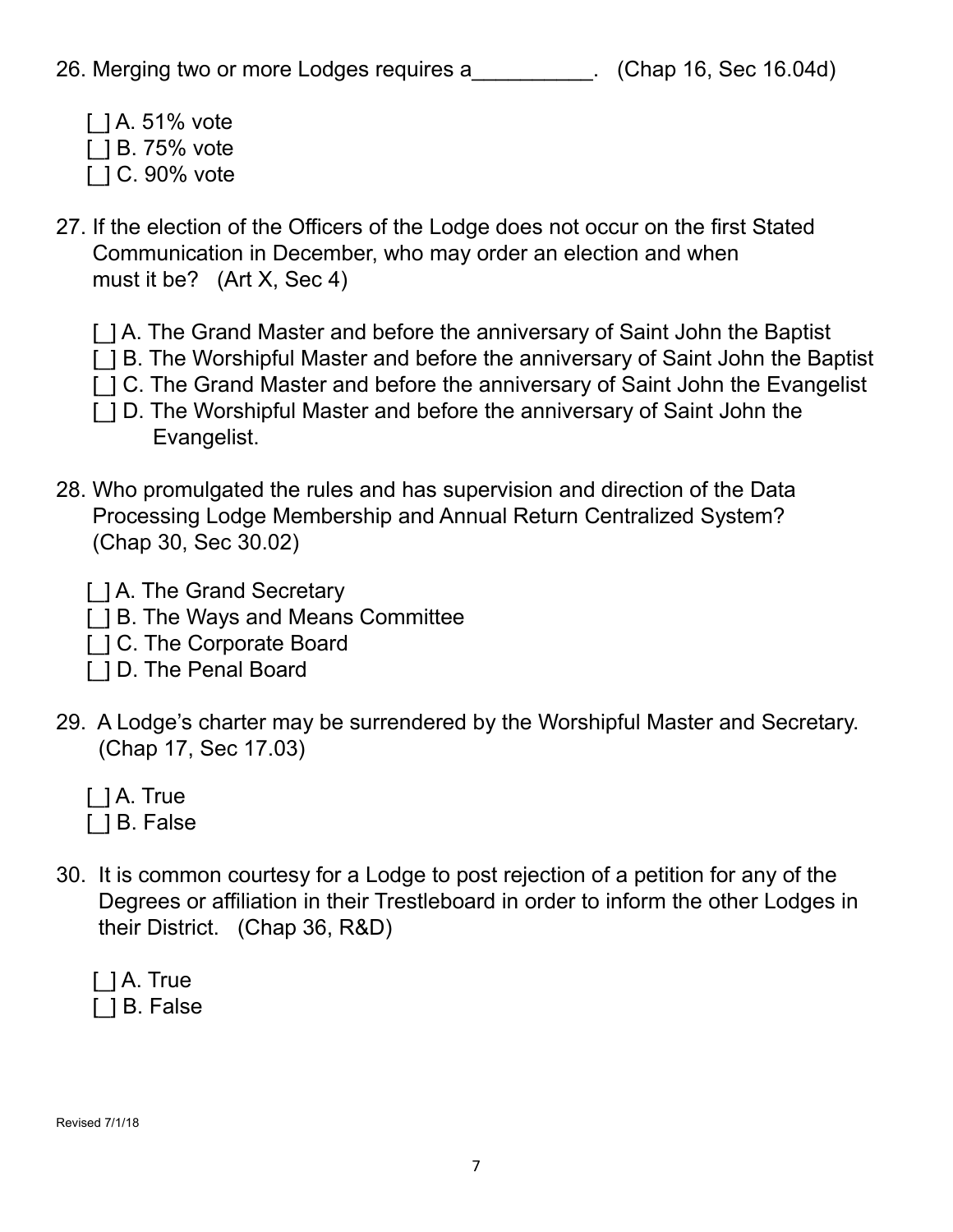- 31. The Master must call a ballot dark if an objection is received after a ballot even though the ballot was clear when spread. (Chap 20, Sec 20.14 R&D)
	- $[$   $]$  A. True
	- [] B. False
- 32. An assessment can be imposed upon the members of a Lodge after a majority vote at a Stated Communication. (Chap 27, Sec 27.01)
	- [] A. True
	- [] B. False
- 33. When a Lodge surrenders its charter, it takes ten or more Master Masons to petition for reinstatement of said Charter. (Chap 17, Sec 17.07)
	- [] A. True [] B. False
- 34. It is a Landmark of Freemasonry that every visitor seeking admission to the Lodge must be examined and prove himself, unless duly and properly avouched for. (Chap 40, Const. Prov.)
	- [ ] A. True
	- [] B. False
- 35. Any Brother present may vouch for any visitor, but the Master may inquire and judge the information upon which the vouching rests, and decide as to its validity. (Chap 40, Sec 40.10)
	- [ ] A. True
	- [] B. False
- 36. Although of enormous power and influence in Masonry, the Grand Master does not enjoy the status of a landmark. (Art XIII, Sec2i)
	- [] A. True [] B. False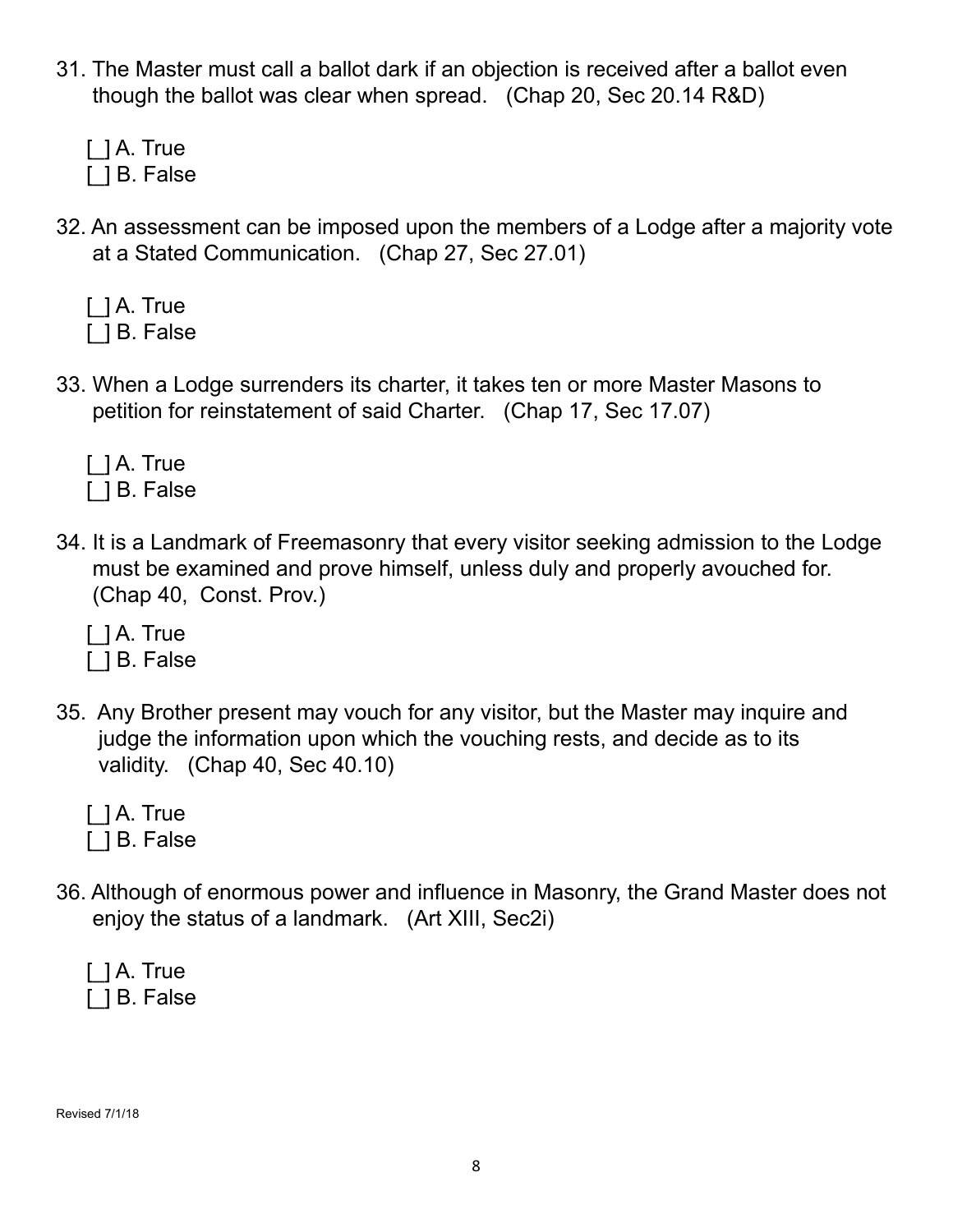- 37. The Jurisprudence Committee of Grand Lodge (select the INCORRECT response). (Chap 13, Sec 1 (8), Sec 2 (1))
	- [ $|$ ] A. Controls all matters involving Masonic Law, customs practices, policies and Procedures.
	- [] B. May sit in recess of Grand Lodge
	- [] C. All Past Masters are members
	- [ $1$  D. Is subject to supervision, direction and control of the Grand Master
- 38. A Brother objecting to the admission of a visitor in his Lodge is not required to prefer charges, nor can he do so in his own Lodge, unless the sojourning Brother be under territorial jurisdiction of the Lodge. (Chap 40, Sec 40.07)
	- [] A. True
	- [ ] B. False
- 39. Although an independent body, the Lodge must have the permission of the Grand Lodge to sell deeded property. (Chap 28, Sec 28.02)
	- $\lceil$   $\rceil$  A. True [  $\vert$  B. False
- 40. The basis of Masonic Law is Divine Revelation. (Chap 1. Sec 1.02)
	- [] A. True [ ] B. False
- 41. After a dimit has been granted, but not delivered, it may be withheld by order of the Worshipful Master, upon cause shown, for the purpose of Masonic investigation. (Chap 41, Sec 41.05)

|  | $\lceil$ ] A. True |  |
|--|--------------------|--|
|  | [ ] B. False       |  |

42. Anderson's Constitution was initially drafted in Boston, Massachusetts. (Chap 1, Sec 1.11)

|  | $\lceil$ ] A. True |
|--|--------------------|
|  | [ ] B. False       |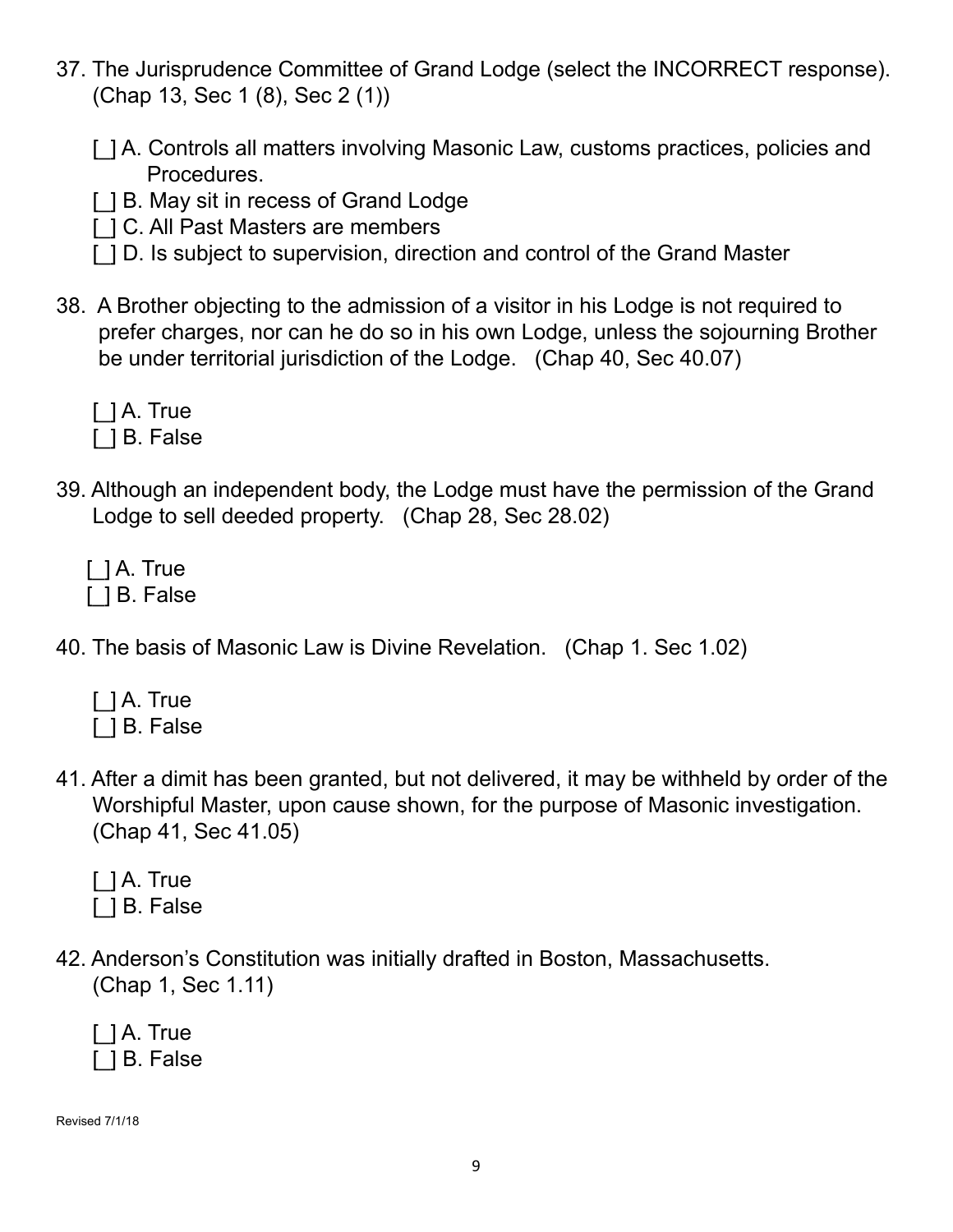- 43. Proposed budgets by the Corporate Board, must be submitted to the particular Lodges no later than 30 days prior to Grand Lodge. (Chap 14, Sec14.12, 2d)
	- [] A. True [] B. False
- 44. Members of a Lodge whose Charter has been forfeited or surrendered, whose only dereliction or disability rests upon arrears for dues, shall, upon paying the same to the Grand Secretary together with \$1.00 fee for the use of the Grand Lodge, receive a Grand Lodge Certification, upon which he can make application for membership in a regular Lodge. (Chap 41, Sec 41.11)
	- [ ] A. True
	- [] B. False
- 45. An addition can be made to an existing Lodge through joint financing with their Eastern Star Chapter. (Chap 28, Sec 28.07.1 R&D)
	- [] A. True
	- [] B. False
- 46. Which of the following steps is NOT in accord with the amending process of the Constitution? (Art XI, Sec 1)
	- [ $|$ ] A. Amendments must be presented in writing at a Grand Communication.
	- [ $|$ ] B. The written amendment is sanctioned by a majority vote of the Grand Lodge present.
	- $\lceil$   $\lceil$   $\lceil$  C. The amendment is then approved at the next annual communication by a 3/4 majority vote.
	- [ $|$ ] D. None of the above.
- 47. A certificate from a regular Grand Lodge or its competent authority, stating that the holder therefor is a regular Master Mason, was a member in good standing when his Lodge made its last Returns, and that such Lodge is defunct, does not have the force and effect of a dimit in Florida. (Chap 41, Sec 41.16)

|  | $\lceil$ $\rceil$ A. True |
|--|---------------------------|
|  | [ ] B. False              |